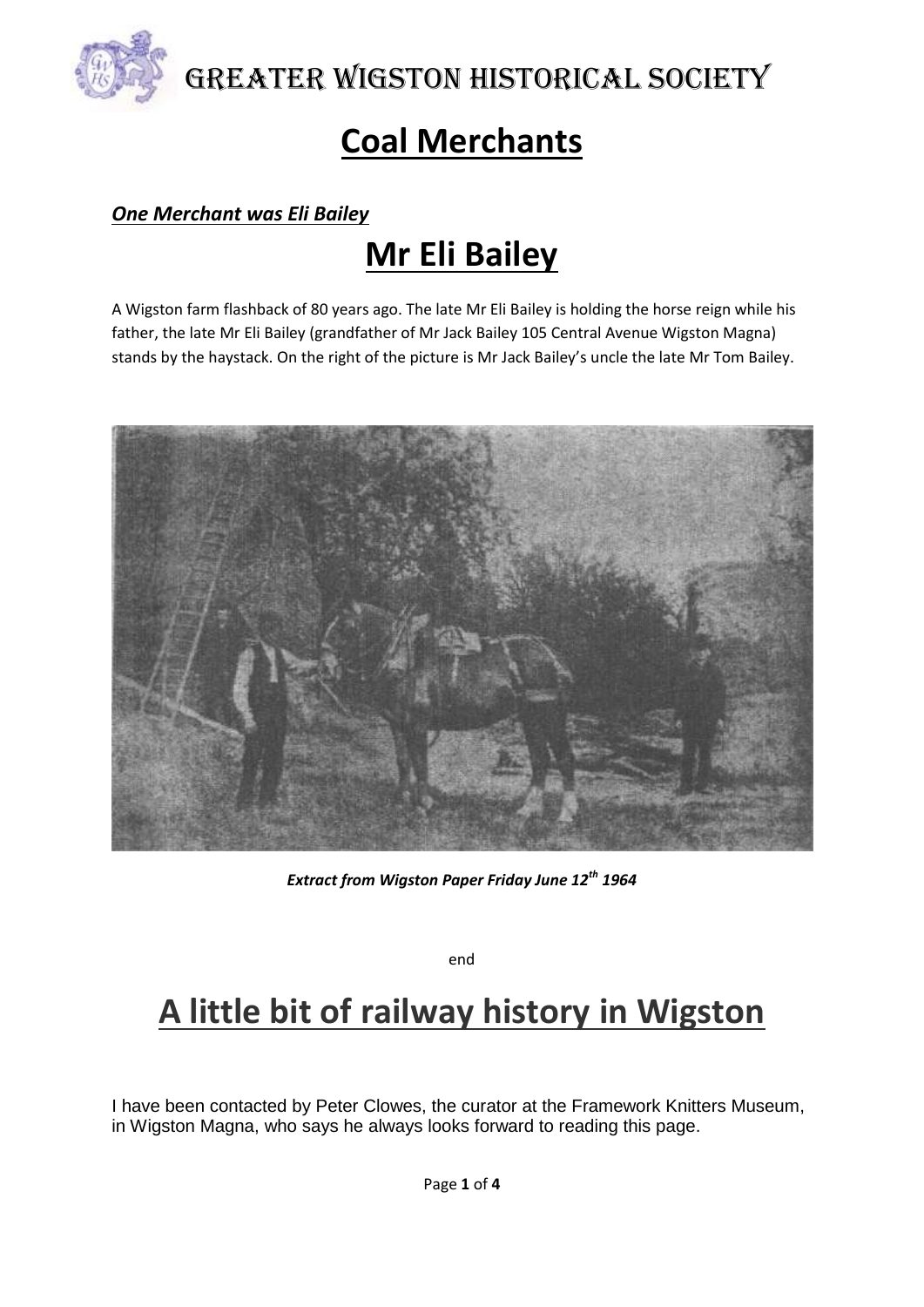

## Greater Wigston Historical Society

One of the recent items that struck him as particularly interesting concerned the signal box at Wigston.

He has sent me this photograph of the earlier signal box at Wigston, which stood slightly further south than the one I featured.

"This not only looked after the line signals, but also operated the level crossing gates on the road between Wigston Magna and South Wigston," Peter says.

"With the ever-increasing coal traffic to London, the Midland railway had to increase the capacity of the route, resulting in two extra slow lines being laid from Leicester to Kilby Bridge.

"Both Wigston Magna Station and the crossing were swept away and a long embankment to the new bridge was built with earth from the Navvy Pit, a mile along the line towards Kilby Bridge.

"This new road was soon nicknamed 'Spion Kop' by local folk after the recent battle in the South African war.

"Behind the box can be seen 'Twenty Row' – Midland cottages built for the railway employees working at the extensive junctions and the nearby shed and wagon repair workshops.

"My grandfather, Eli Bailey, lost his allotment in the foreground to the embankment, and his horses had the additional pull up the new road to the bridge when carting coal to Wigston Gas Works from the railway yard, where the Tesco car park is now situated.

"This was a task that four generations of our family did, including myself, commencing in 1857 when the works opened, until gas production ceased in 1955, when the local system was connected to the national grid.

"The family cartage firm of Eli Bailey must have carried many, many, thousands of tons along this road during the 98 years of local gas production."

#### **Leicester Mercury 2012**

#### **End**

## **Listed in Kelly's Directory 1916**

Bailey Eli, carter, 5 Bushloe End

Bailey John, cab propr, 1 Bushloe End

#### **Facebook Comments**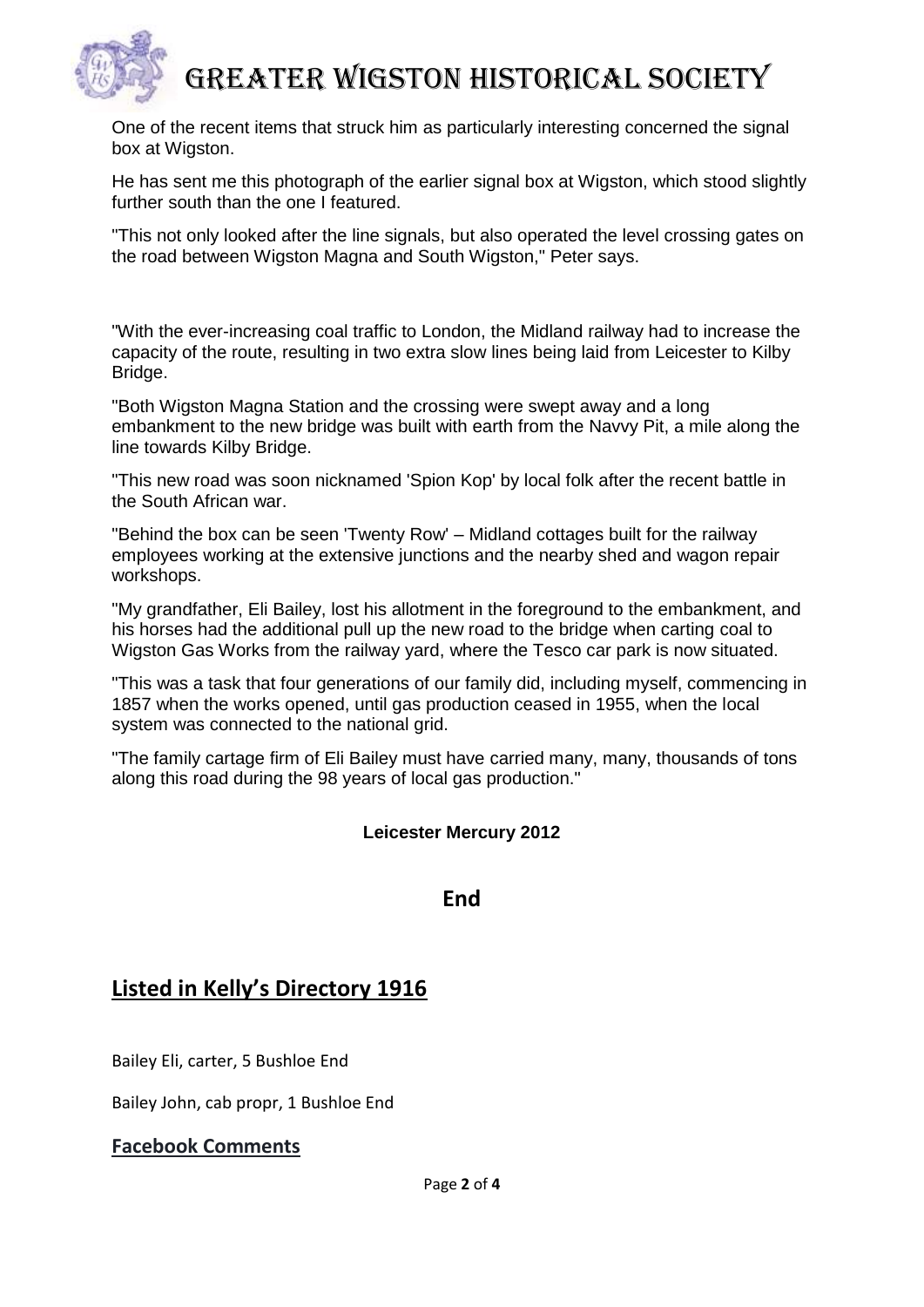

# Greater Wigston Historical Society

[Julie Taylor](https://www.facebook.com/profile.php?id=100000200284453&fref=ufi) Eli Bailey was the coal merchant, my cousin David Clowes recently posted a picture of him. My grandfather Charles Clowes and my Dad Peter Clowes continued the family coal business and my brother Michael, 4 generations. My mum and dad, Peter and Shirley Clowes were the owners of the Magnet Stores on Bushloe End.

### *Name and Contact Detail of Person Supplying The Information*

Text of information found

*end*

## *Name and Contact Detail of Person Supplying The Information*

Text of information found